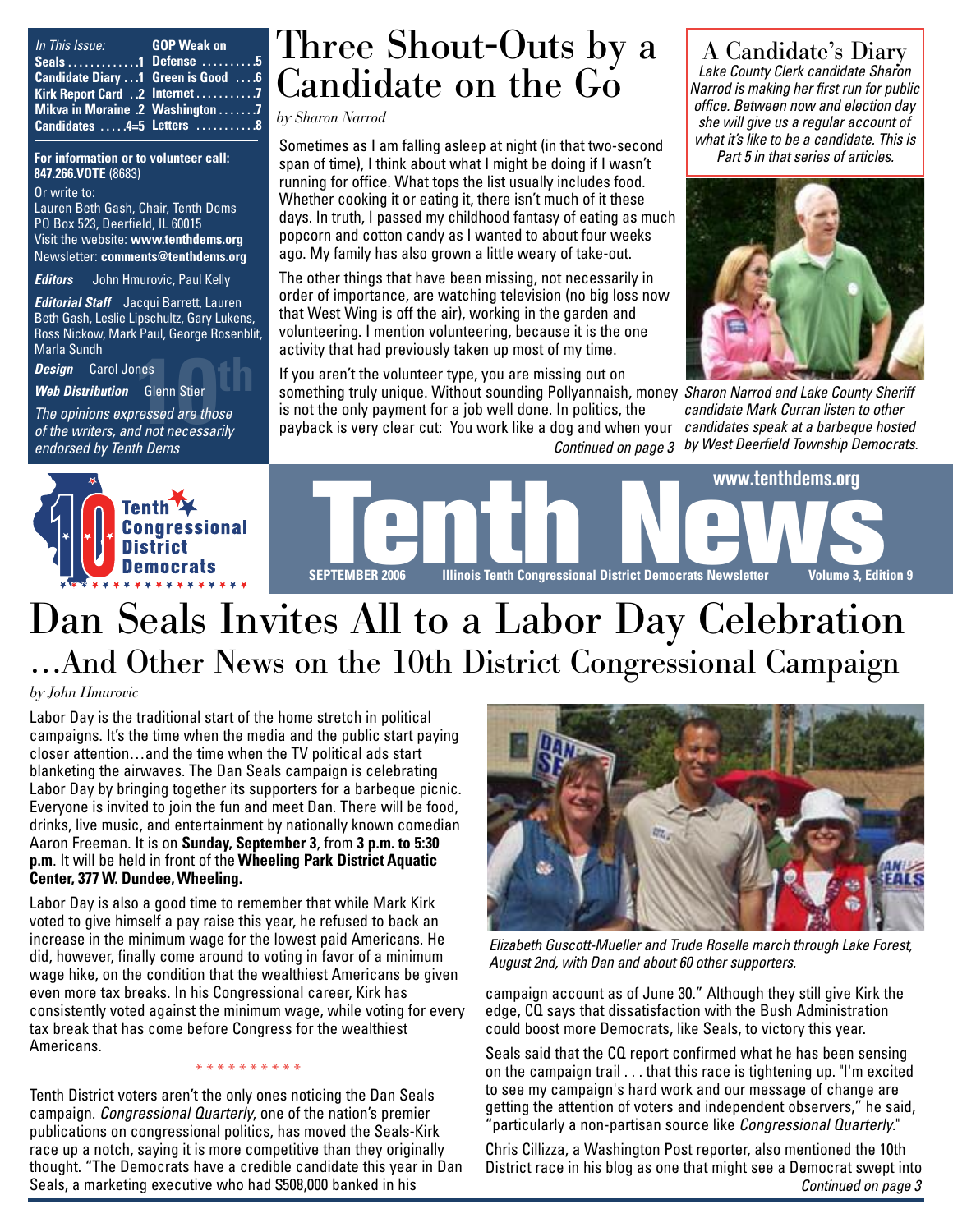# Interest Group Ratings Show Us the Real Mark Kirk

#### *By John Hmurovic*

Although many 10th District residents are beginning to realize that Mark Kirk has been a poor congressman, everyone has to admit that he is an excellent politician. He has carefully crafted an image as a "Thoughtful, Independent Leader." He spreads the word on votes and actions that support that image, and hopes we are too busy with life to notice votes that do not.

For example, if you went to Kirk's campaign website in recent months, you would have seen that the National Education Association (NEA) reviewed his voting record in Congress and gave him a grade of A+. You couldn't miss that fact on his website. It was near the top of the homepage in big letters.

He showed you only what he wanted you to see, and he was not about to reveal the full story. In fact, Kirk did receive a 100 rating from the NEA for his 2005 votes in Congress. But what he didn't tell you was that the NEA gave him grades of 66 percent in 2001; 32 percent for 2003 and 2004; and 0 percent in 2002. Add 'em up, average it out, and he gets a grade of 46 percent from the NEA in his congressional career. In any school I've ever attended, 46 percent is not better than an F. But … Kirk doesn't mention any of this on his website.

Politicians spin, but thoughtful, independent leaders should have the courage to tell us who they really are. Mark Kirk spins his positions on environmental issues. He doesn't have the courage to explain why the League of Conservation Voters only gives him a 59 percent grade over his first five years in Congress. He wants you to know when he does support environmental efforts, but you will never hear a word about the votes he has taken to weaken environmental laws to benefit the oil industry.

In fact, if you look down a list of the ratings he receives from various interest groups, the real Mark Kirk emerges. Women's groups? The National Organization for Women (NOW) gives him an average grade of 43 percent over his career. Working people? The AFL-CIO gives him an 18 percent grade, while AFSCME rates him at just 7 percent in his five years in Congress. Civil rights? The NAACP gives him a career grade of 34 percent. Foreign policy? Peace Action rates him at 15 percent. Veterans issues? The Disabled American Veterans gives him a career average of 25 percent.



While Senators Dick Durbin and Barack Obama receive average grades in the 90 percent bracket from these groups, Mark Kirk's grades are closer to those of Mississippi Republican Trent Lott.

The picture that emerges of Mark Kirk from reviewing these grades from various interest groups is not that of a thoughtful independent leader, but of a loyal, follow-the-leader, partisan Republican. Of course, his hope is, you don't have the time to find out the truth about him.

*Tenth Dems recently printed a Report Card for Mark Kirk. It contains grades given to him by various watchdog groups which have closely watched his votes in Congress. Unlike partisan voices (such as Mark Kirk or Tenth Dems), these groups give their independent views on how Kirk is doing in Congress. To see a copy of his report card, go to www.tenthdems.org*

### Abner Mikva, President Clinton's White House Counsel, to Speak to Moraine Dems

*By Ross Nickow*

The Hon. Abner Mikva will be the Keynote Speaker at the First Annual Fundraiser for the Moraine Township Democratic Organization (MTDO) on October 19th. Mikva formerly served as Counsel to President Bill Clinton, United States Court of Appeals Chief Judge, and U.S. Congressman (D-IL).



Details for the event, which will be held in Highland Park, will be announced shortly on MTDO's website, www.MoraineTownshipDems.org. The Moraine Dems are currently signing up people to be on the Host Committee for the event. Various levels of sponsorship include MTDO membership as well as tickets to the fundraiser. Information is available by calling 847-433-8344 or via email to info@morainetownshipdems.org.

The MTDO office is located at 580 Roger Williams in Highland Park. The office is used for many candidates and local Democratic groups to conduct field work, distribute campaign literature, organize outreach and get-out-thevote drives, all to help elect Democrats at various levels of government. In 2005, the group worked to recruit and elect six Moraine Township officials. Candidates had *never* previously run as Democrats for Moraine Township offices.

MTDO has also put on many topical forums with distinguished speakers. Recent forums featured experts discussing topics such as Bush's Supreme Court nominees, global warming and health care. Last month, more than 100 people gathered to hear Jay Footlik, President Clinton's former Special Assistant and Jewish Liaison, analyze the current crisis in the Middle East. Also in August, author Mark Crispin Miller drew 150 in a talk about election integrity. And last March, most of the Democratic hopefuls on the primary ballot appeared before a packed pre-primary candidates' forum.

Mikva has an extensive and distinguished career of public service. In 1956 he began his first of five terms in the Illinois House of Representatives, which were followed by five terms as U.S. Congressman for the 10th District. Mikva was appointed to the United States Court of Appeals for the District of Columbia Circuit by President Jimmy Carter in 1979 and was confirmed over strong opposition from the National Rifle Association. He became Chief Judge in 1991. Mikva began his tenure as White House Counsel to President Clinton in 1994. He is founder of the Mikva Challenge, which encourages Chicago high school students to become involved in civic activities and elections.

Moraine Township includes most of Highland Park, parts of Deerfield and Lake Forest, and all of Highwood. MTDO is currently seeking members and volunteers to help support local Democrats. More information is available by calling 847-433-8344.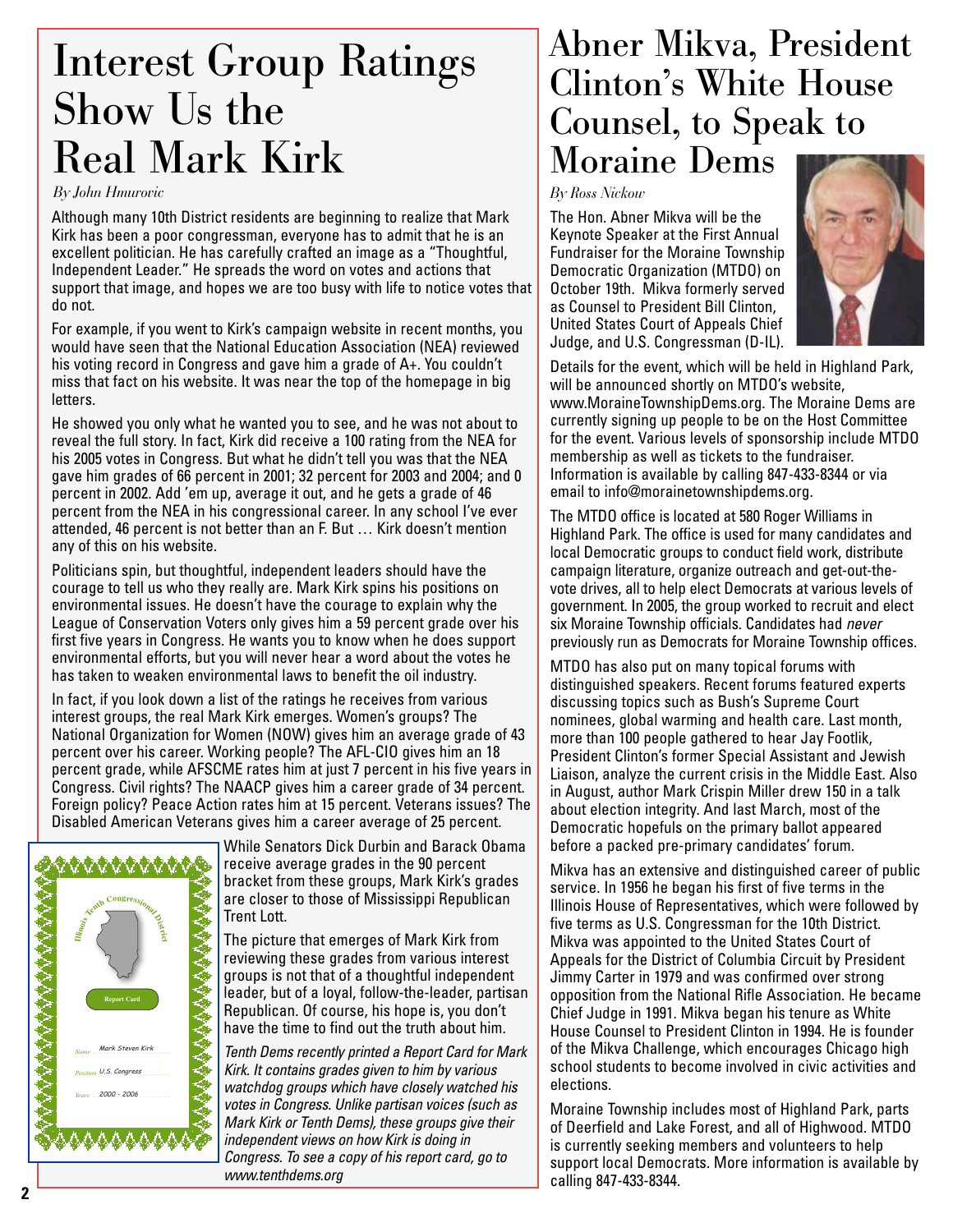### **Seals** *continued from page 1*

office this year by a national wave in favor of Democrats.

"Rep. Kirk votes over 91 percent of the time along the strict Republican Party line," Seals said, "which is certainly not the independent representation he claims to prove. The voters of the 10th District are not likely to forget or forgive that voting record."

\* \* \* \* \* \* \* \* \* \*

National Internet bloggers have noticed that he's a strong candidate, and have tapped Dan as one of a handful that they are supporting this year. *Netroots*, a collection of various blogs, have been making a push to raise money for his campaign, and donations have been coming in from across the country. The original goal was to find 100 new donors for Dan. He's blown past that goal and has already gained over 140 new donors.

\* \* \* \* \* \* \* \* \* \*

Locally, the news media initially brushed off any challenge to Mark Kirk's reelection as hopeless, and it devoted scant coverage to the race. But, now they are also paying attention. Eric Krol of the *Daily Herald* recently wrote a column

headlined, "Race between Kirk and Seals taking on higher profile." He called it a possible "sleeper race in the suburbs this fall," and attributed that partially to "impressive Democratic newcomer Dan Seals," to the recent Democratic voting history of the district, and "partly due to dissatisfaction with the Iraq war and military expert Kirk's out-front support."

About Seals, Krol says, "the 35-year-old is good-looking, intelligent and engaging. He's raised \$770,000, with \$507,000 in the bank as of June 30. That's far more than any Democrat's been able to muster since the seat was last open in 2000 following Congressman John Porter's retirement."

\* \* \* \* \* \* \* \* \*

#### **Sharon Narrod,** *Continued from page 1*

candidate wins, you can take responsibility for part of it. You could be stuffing envelopes, handing out literature at train stations or delivering yard signs. It makes no difference. I have yet to meet a top tier "staffer" who isn't getting the same exact feeling. It's being part of something larger than yourself, something that will hopefully benefit the greater good. I guess the reason I am going on about this, is that in my travels around Lake County, I have met an abundance of volunteers. My mantra for the past several years has been "voting is not enough." It takes more than a singular act to elect someone. It's all that leads up to the election that can make the difference between a swearing-in ceremony or a fading away.

So, with that thought in mind, I'll start early by thanking three organizations that have made a tremendously positive difference in my campaign:



Candidate for U.S. Congress

3pm, Sunday September 10th 391 East Deerpath Rd Lake Forest



(across from Lake Forest Library. Cancelled if rain.)

The *Chicago Reporter* also had an article on Dan, which said that "With his diverse heritage and a well-mobilized Democratic Party, supporters believe Seals may be in position to become the area's first-ever African-American congressman---and the first Democrat to win there in recent memory."

The article also mentioned that one reason Seals is in a better position to win is because of the fact that "recent Democratic Party organizing efforts have made political races at every level more competitive." The article by reporter Sean Redmond said that, "Part of this recent shift is due to the efforts of the "Tenth Dems," a political group founded by fourterm state Rep. Lauren Beth Gash prior to the 2004 election. The Tenth Dems have worked to organize Democrats all over the district by holding forums and caucuses in every township, most of which had never before held Democratic caucuses."

Mark Kirk claims to be a "Thoughtful, Independent Leader." But do leaders hide when tough issues come up? Mark Kirk

\* \* \* \* \* \* \* \* \*

has a record of avoiding conversations about the tough issues like the war in Iraq and Social Security reform. So, it's no wonder that he is avoiding Dan Seals' call for six debates. At best, the Kirk camp indicated that two debates might happen.

"I can understand Rep. Kirk's reluctance to debate," Seals said. "His record in Congress can't be defended easily, including not winning passage of any of the legislation he authored during his time in Congress. Instead, he is a Congressional enabler and cheerleader for the Bush administration. And he is out of step with the thinking of the 10th District voters who are clearly dissatisfied with the direction of the country."

\* \* \* \* \* \* \* \* \* \*

**1. McDonald's** – Not for the food, but the bathrooms. Now don't get me wrong, I always buy something, but what's more important is the quantity of restaurants and having the peace of mind that if you've "gotta go," there's always one around.

**2. Mapquest** – My van is littered with pages and pages of Mapquest directions. I could not even imagine how I would have gotten to most places if I couldn't print out those step-by-step directions.

**3. Starbucks** – I'm a little embarrassed to admit this, because it seems so reflective of a certain personality type, but you try making six stops in five townships in four hours without a little caffeine. Plus, they pay health benefits to their baristas (usually young people in school). Anyone who knows me well, knows that I'm very rarely seen without my cup of Starbucks. Some Starbucks even have drive-thrus, a major plus. I'd also be unfair if I didn't mention that their restrooms are also pretty convenient.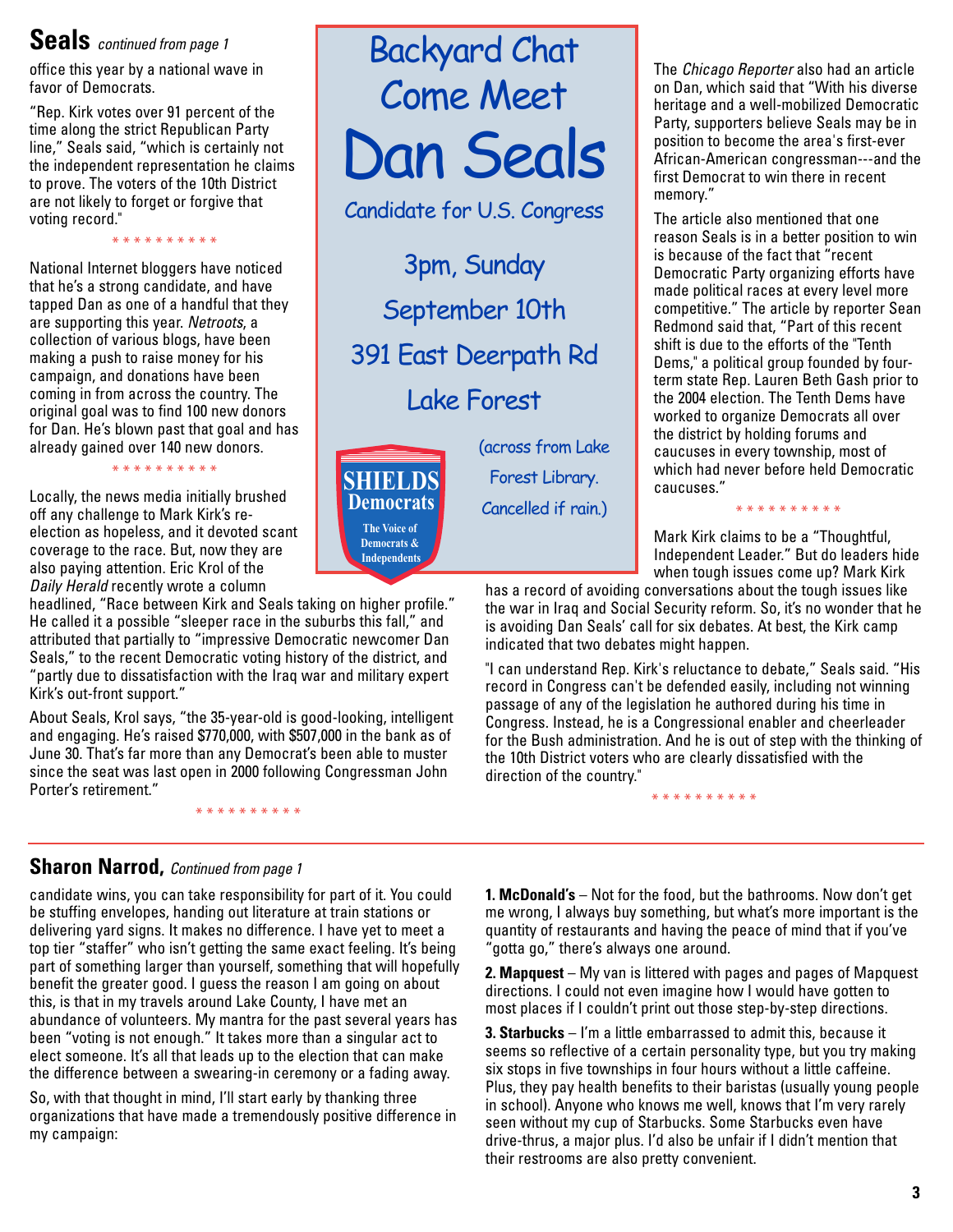# 2006 Democratic Candidate Profiles

*Every month up to the November election, we will take a look at some of the Democrats on the ballot in 2006.*

## John D'Amico

**State Representative District 15 Residence: Chicago District: Includes a small portion of Glenview**

John D'Amico is serving his first term as state representative. A lifelong resident of the



15th District, John was born in Chicago and attended Northeastern Illinois University. John has been very active in the district. He is a member of the Journey Plumber's Union Local #130, City Club of Chicago, Mayfair Lions Club, St. Edward's Athletic Advisory Board, Edgebrook Community Organization and serves as a youth sports coach. As state representative, John serves on the Aging, Appropriations – Public Safety, Labor, Electric Utility Oversight, Transportation and Motor Vehicles committees, and is vice-chair of the Elections and Campaign Reform Committee.

### Brendan Houlihan

**Cook County Board of Review District 1 Residence: Palos Heights District: Includes these townships within the 10th Congressional District: Elk Grove, New Trier, Northfield, Palatine and Wheeling** 



Brendan Houlihan, a former Vice President with Bear Stearns, now executes business for top-tier banks, Fortune 500 Corporations and pension funds at Fimat USA. Following in the footsteps of his late father, John J. Houlihan, who served as a state representative and in the Carter Administration, Brendan has devoted much of his life to serving the community as a volunteer and math and reading tutor. He feels that corporations have saved millions of

dollars because they have high-priced, politically connected lawyers representing their needs, leaving homeowners to make up the difference. He's running because he believes homeowners need a real advocate on the Board of Review.

### Del Parra

**Lake County Board District 15 Residence: Libertyville District: Libertyville, Mundelein and Vernon Hills** Del Parra is a 12-year

resident of Lake County and an active part of

the community. He has been a Sunday School teacher, a coach, and a referee, as well as a member of the Lions Club, the Sierra Club, and the President of the Hispanic Democratic Alliance. He has worked as a teacher and in business, and has a track record of experience, dedication and community service that he will bring to the county board. Del believes board members should be more responsive to the needs of the community, and will promote a transparent government that answers to and meets the needs of all citizens, and one that will not allow Lake County to be shortchanged at taxpayer expense or taxed unnecessarily.

### Judith-Rae Ross

**State Representative District 17 Residence: Skokie District: Includes Glencoe, Glenview, Northfield, Wilmette and Winnetka** 

Dr. Judith-Rae Ross has a career that combines

teaching, journalism, public service and political consulting. With a Ph.D in French intellectual history from the University of Illinois at Chicago, she currently teaches history at DePaul University. For 21 years she served as an elected Niles Township



Trustee. She took tough stands on many issues and does not back down from doing what's right. She believes that state government is more crucial than ever, and says she will be a strong voice for improving education, protecting seniors, expanding small business opportunities, increasing access to health care and protecting reproductive rights.

## Glenn Ryback

Lake **County Treasurer Residence: Wadsworth District: Lake County**

Glenn Ryback thinks that Lake County needs to come into the 21st century. One of his goals if elected as Lake County Treasurer is to



modernize the office. He'd like to establish an automated phone system, an advanced e-mail system so residents can send questions, expand the payment centers throughout the county, upgrade the website … and more. Glenn knows how government works. He has been a Wadsworth village trustee since 1993 and has been a part of the county's Solid Waste Agency and the Lake County Fair Association. He is also a licensed real estate broker.

# Todd Stroger

**President of the Board of Commissioners Residence: Chicago**

#### **District: Cook County**

Prior to his election as a state representative in 1992, Todd Stroger worked as a statistician for the Chief Judge of Cook County. His professional experience also included stints as a jury supervisor with the Cook County Jury Commissioners and as an administrative assistant at the Chicago Park District. In 1994, he joined SBK-Brooks Investment firm as an investment banker. Since 2001, he has been Chicago's 8th Ward Alderman. Todd earned a B.A. Degree in History from Xavier University in New Orleans. He has been a major fundraiser for the United Negro College fund.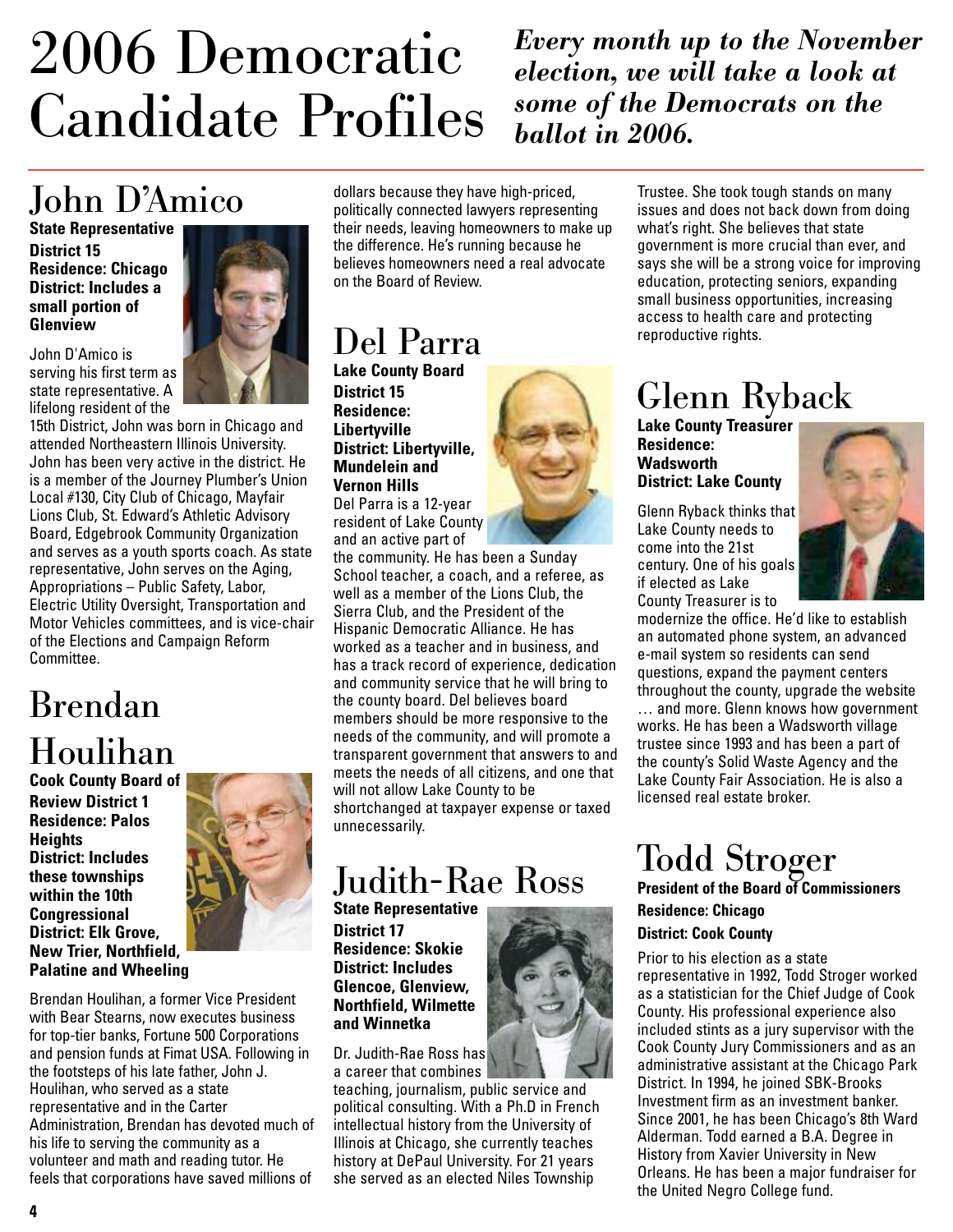### Larry Suffredin **County Commissioner District 13 Residence: Evanston District: Includes Glencoe, Glenview, Kenilworth, Wilmette and Winnetka**

Larry Suffredin was elected Cook County Commissioner in November 2002. Rare for a freshman member, Suffredin was named Chairman of the Board's Legislation &

Intergovernmental Relations Committee, which is charged with recommending county positions on state and federal legislation, tracking state and federal funds earmarked for the county and reviewing appointments to county boards and commissions. Suffredin is a lifelong resident of Chicagoland, and is a highly successful attorney with a legal career spanning nearly three decades. He has extensive state and federal trial experience, and has argued cases before the United States and Illinois Supreme Courts.

#### Carrie Travers **Lake County Board District 13 Residence: Lake Forest District: Lake Forest, Lake Bluff and Knollwood**

Carrie Travers and her family have lived in Lake Forest for over 11 years. Carrie is an active community leader in the Lake Forest Public Schools. Prior to motherhood, Carrie worked for



a nationally recognized commercial printer, first in labor relations and then in sales. Having a strong business background and a record of local volunteerism, Carrie will take her experience, energy and drive to the county board. She also plans to work for a more open and accessible county government, by holding neighborhood coffees on a regular basis, an interactive website and an online subscriber newsletter.

# Bulletin: GOP is Weak on Defense

#### *by Mark Paul*

After nearly 50 years on defense, Democrats finally have a chance to take the offense on national security. Republicans have verifiably made us weaker. And Mark Kirk's been along for the ride.

Probably the most difficult thing to do in a democracy is for the out party to take control during a war. The Republicans have done it twice, however, and there's a lesson to be learned from how they did it.

Eisenhower said, "I will go to Korea," and not much more. Of course, he had enormous personal credibility as the liberator of Europe.

Nixon claimed he had a "secret plan" to end the Vietnam War. No one really expected him to present a position paper that laid out his plan. And he couldn't because he didn't have one. But just below the surface was this message:

#### **The people who took us into this mess are not capable of leading us out of it.**

Slogans such as "Out Now," "Out In 12 Months," or even "Responsible Withdrawal" are extremely seductive, especially to those of us who remember the Vietnam disaster. Calling for an immediate and unconditional withdrawal from Vietnam was viable because it was a geo-strategic backwater. Not much happened, in fact, when we finally pulled out of Vietnam. It's not so simple in Iraq, smack dab in the middle of the largest oil reserves in the world in the peak oil era.

This is not at all to say that we don't need to withdraw our troops from Iraq almost as fast as the planes can take off. We must, however, remain engaged in the region in other ways, and Americans know this every time they fill their tanks.

In this case especially, semantics are important. "Out Now" always requires a disclaimer that Democrats are not isolationist, but attention spans are not reliably long enough to be certain voters will always hear that disclaimer.

Furthermore, the mess isn't just Iraq. It's Iran, Lebanon, Syria, and Afghanistan. It's North Korea. Relations with our allies are in disarray. Even the British are unhappy.

And once the Israelis sense Bush is weak enough, we'll hear from them too. They're accustomed to Americans urging them to take it slow, but this time the Neocons were eager to see the Israelis join the blood frenzy. As soon as the bombing began, NSC staffer, convicted perjurer, and all-around Cheney stooge Elliott Abrams flew to Jerusalem. About a week later, stories appeared in Israeli newspapers both right and left-of-center reporting that unnamed administration officials were encouraging the Israelis to bomb Syria.

Once the rationale for invading and occupying Iraq switched from WMDs to democratic nation-building, I wondered why anyone would start that project in Iraq rather than Lebanon, a cosmopolitan Mediterranean society that already had an elected but weak government.

Apparently the State department doesn't have a good answer, according to this Aug. 11 report from the McClatchy (formerly Knight-Ridder) Washington bureau:

*"'Perhaps it [Lebanon] has needed more energy than it has been given,' Rice told reporters during her recent Middle East trip.*

*"'We did nothing, we did absolutely nothing to bolster the weak Lebanese government*

*after the Syrian withdrawal," said a State Department official, who spoke on condition of anonymity because the*



*comments contradict official policy."*

The consequences aren't limited to the death and destruction suffered by the two combatants. Almost 90 percent of Lebanese said that the United States is not an honest broker, according to a July 29 survey by the Beirut Center for Research and Information, compared with 38 percent who supported a U.S. role in a January survey, reported the *Washington Post* on Aug. 13.

On the domestic side, the FBI still doesn't have a computer system as we approach the five-year memorials for 9/11. Bush's summer reading list included a book about the Manhattan project. Perhaps he noticed that those technical warriors began with little more than some highly theoretical physics, yet it took them only three years to conceive, design, and build three operational bombs.

So it's not clear how confident we should be when the FBI says they couldn't find anything in their file cabinets to indicate anyone stateside was involved in the liquid explosives conspiracy. The British, by the way, uncovered the plot through the most ordinary police and intelligence technique: Someone called with a tip.

The arrests once again confirmed the utter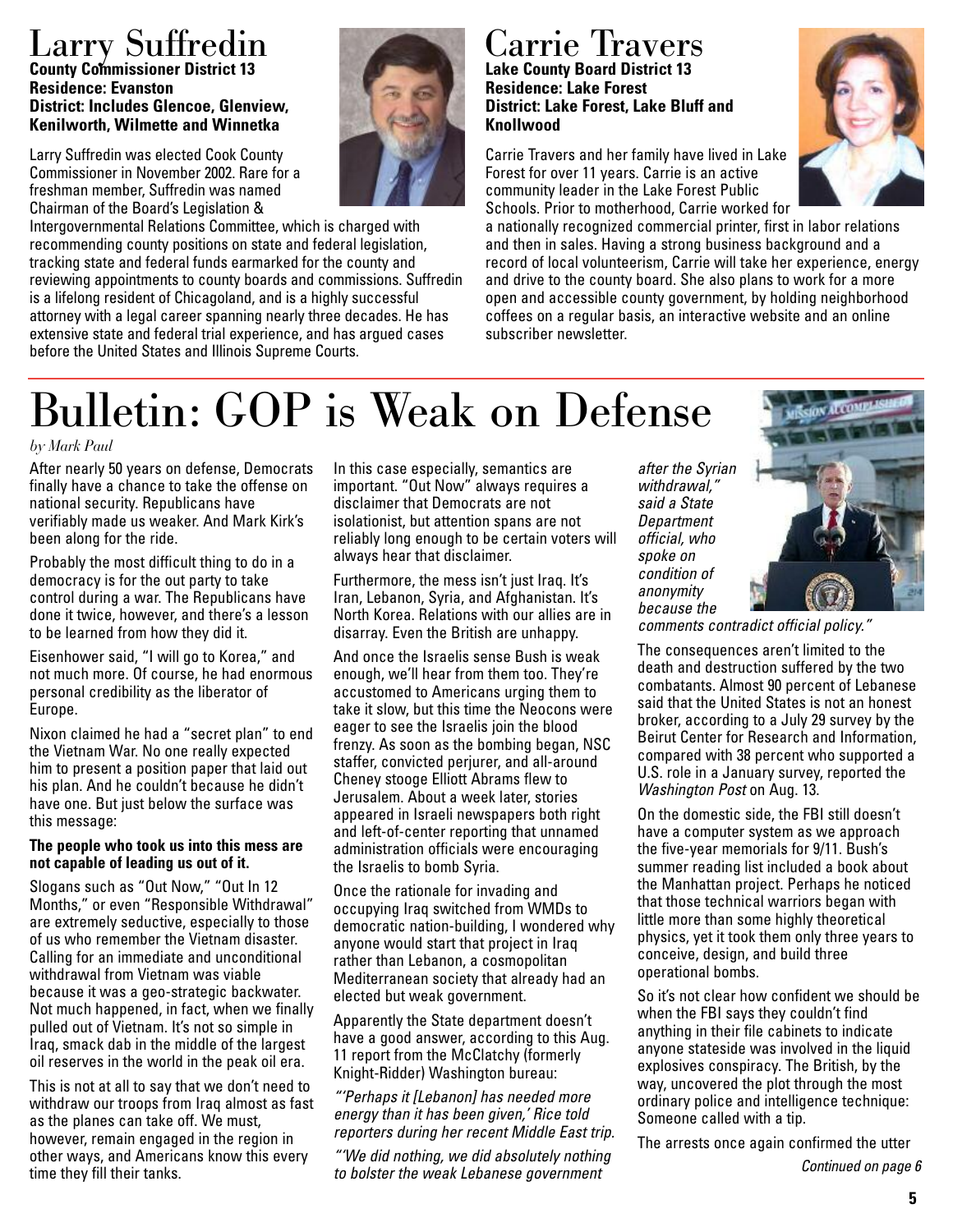# Green Is Good Energy Efficiency Is Sound Fiscal Policy

*by Jacqui Barrett*

Almost immediately after taking office, President Bush withdrew U.S. support for the Kyoto Protocol, an amendment to a United Nations treaty that assigns mandatory reduction levels of greenhouse gases to the countries that have ratified it. Chief among his stated objections was the unsubstantiated claim that the imposed targets would severely damage the U.S. economy.

Several individuals have found just the opposite, however. Rather than serving as a financial burden, the adoption of environmentally friendly technologies has actually opened up new opportunity for profit.

What started as a direct response of several American mayors to the federal government's abdication of responsibility for the environment soon crystallized into savings for some taxpayers. Across the country, 266 mayors have signed the U.S. Climate Protection Agreement as a way to minimize the impact that their municipalities have on the environment.

By making easy adjustments, such as replacing existing lighting with energy-efficient alternatives, purchasing hybrids for city vehicles or insulating public buildings properly, these mayors have reduced energy costs for the citizens of their towns.

In Salt Lake City for instance, the implementation of both Light Emitting Diode traffic lights and compact fluorescent bulbs in city office buildings saves \$86,000 annually while reducing CO2 emissions by 844 tons.

Mayors such as Houston's Bill White have committed to transforming city fleets to hybrid vehicles. Such changes not only reduce carbon dioxide by 43 tons, but also give the city a savings of close to \$2000 for each vehicle.

The implementation and creation of environmentally friendly products by corporate America has lead to profits rather than losses as well. Companies such as DuPont are racking up cumulative savings adding up to billions of dollars since 1991 when they first tried to address greenhouse gas emissions.

Several companies have also found the creation of new energy-efficient products to be lucrative. In order to meet the demand for technology that reduces carbon emissions in countries that have already ratified Kyoto, international corporations such as General Electric have pioneered new product development. And considering



Toyota's increasingly large share of the United States automobile industry at a time when Detroit automakers face declining sales suggests that the former owes at least some of its success to the adoption of higher mileper-gallon standards.

Individuals are able to embrace the same energy-efficient technology to reduce their contribution to global



warming. The simplest way to reduce carbon emissions is to replace incandescent light bulbs with compact florescent bulbs. Although the cost of the former is lower, the latter only uses a quarter of the energy and lasts five times as long, leading to significant net savings.

This year, purchasing hybrid cars has also become more reasonably priced for those in the market for a new car. The federal government currently has tax credits for hybrid vehicles that offset the extra money needed to purchase one. This, coupled with reduced gasoline consumption, actually makes hybrid cars more affordable than cars that run only on gas.

Environmental websites such as www.stopglobalwarming.org offer even more suggestions on reducing carbon diode emissions while also saving money.

Despite the assertions that reducing greenhouse gases would cripple the economy, the examples prove otherwise. Regardless of your feelings about global warming, adopting technologies that conserve energy is the smart choice, even if only to save money.

Besides committing to reduce your own impact on the environment, there are several other ways to make a difference. A good place to start is locally. Currently only five mayors in Illinois have signed the Climate Agreement. If your mayor has yet to do so, urge your public servant to commit to efficiency.

> Encourage members of the State Legislature to follow the lead of California and the Northeast states and pass legislation which puts caps on carbon emissions. The more examples of success that are seen in the country, the more pressure will be placed on the federal government to serve as a leader in fighting against climate change.

### **Defense** *Continued from page 5*

stupidity of Mark Kirk's support for targeting young Muslim males just for being young and Muslim. Kirk blithely alienates the people who will walk in with information about a Hezbollah cell and offer to infiltrate it.

The difference in national security policy between Democrats and Republicans was well expressed in sequential *Washington Post* opeds early last month by Clinton's U.N. ambassador, Richard Holbrooke, and former Speaker Newt Gingrich.

Both succumbed to the dubious temptation of historical analogy, but their choices were telling. Holbrooke sees the potential for another World War I, in which a few minor mistakes lead to a cascade of miscalculations and a war far larger and more destructive than anyone imagined. Newt gleefully announces World War III already has begun and he's eager to slug it out with anyone willing to challenge American will.

The Republicans actually want to make things worse.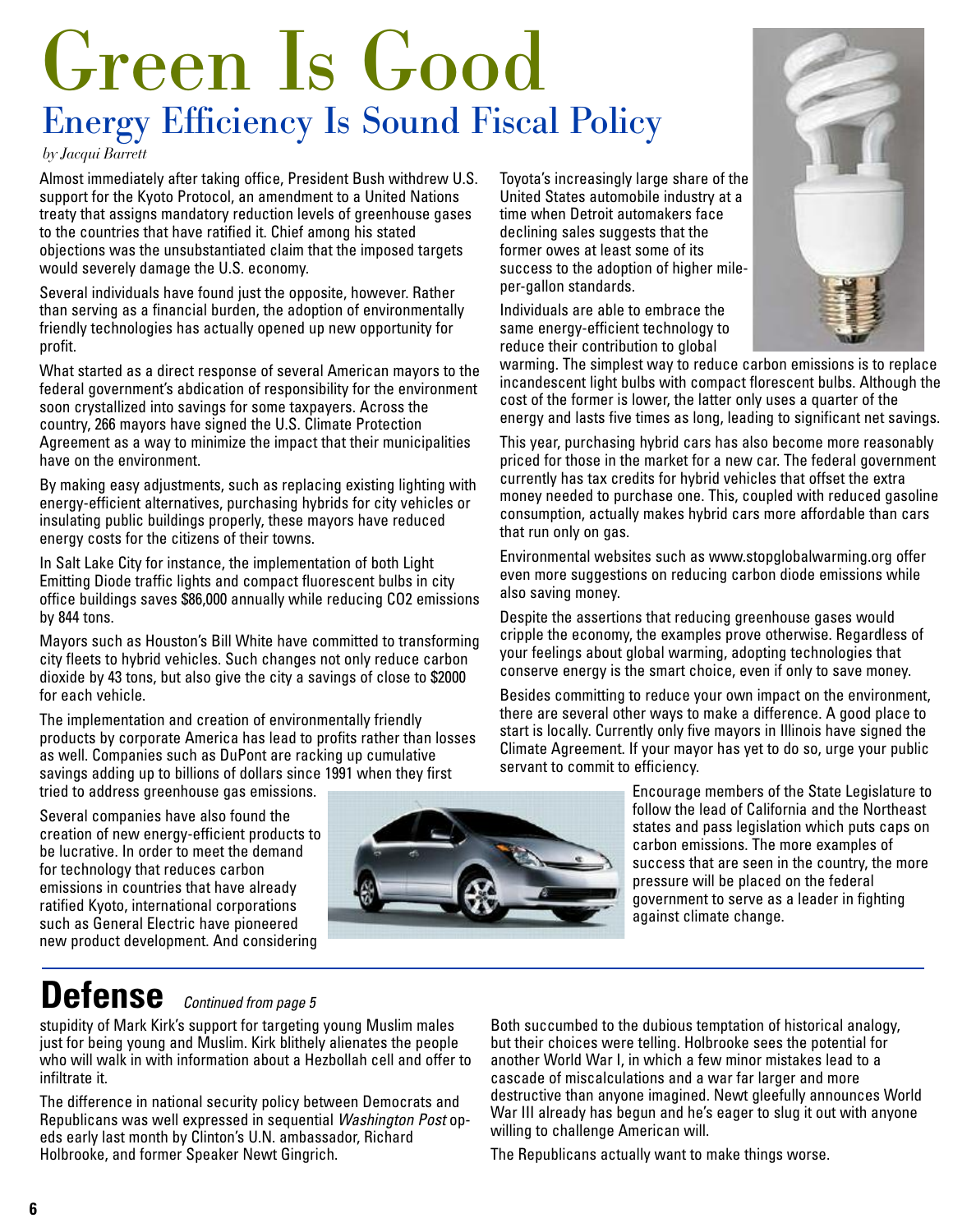# Let's MoveOn Using the Internet to win



*by Marla Sundh*

When George Washington became president, there were no campaigns, position papers, or press conferences. The candidate "stood" for election – as opposed to running for office – to avoid appearing too ambitious. George Washington had no opponent, and was selected by the electoral college. Things were a lot simpler back then.

The political process evolved as people seeking public office began to make speeches and debate their opponents. As technology developed, candidates extended their reach to the electorate. In the 1920s and 1930s, the advent of radio allowed voters to hear what candidates were saying and how they sounded when saying it. In the '50s and '60s, the development of television showed how physical appearance and demeanor could impact the outcome of an election. Commercials were the first "sound bites" of the time, and the medium adapted easily to the electoral process.

Today, the birth of the Internet has been the most significant development in political communication since the invention of television. The advent of on-line campaigning and political fund raising enables candidates to reach a greater number of potential voters at relatively low cost, to engage in two-way dialogue with supporters, and to combat voter apathy and low turn-out in elections.

The exchange of ideas takes place without leaving the home or office. Instead of griping in the shower, voters find that others share their ideas. The groundswell

of enthusiasm and activism thus flows back and forth.

MoveOn.org is an example of an organization specifically designed for political activism. In the late 1990s, MoveOn was formed by two California businessmen. Today, it boasts more than 3 million members. Meetup.com is another group that links people with others having similar interests, such as politics. Another is TrueMajority.com, founded by half of the Ben & Jerry's ice cream empire.

In 2003, Governor Howard Dean, in a ground-breaking effort, showed how the Internet could be used. He formed a grassroots team of supporters in huge numbers, which was a springboard taking him from a little known governor of a small state into the national spotlight. His software broke down barriers and engaged people in ways never seen before. Dean raised more than \$20 million on-line, switching the focus from well-known large donors, to an anonymous, yet powerful pool of small donors.

Governor Dean was also the first to use blogs as part of the communication strategy with voters. Previously, blogs were used within the academic community for the exchange of ideas, and few people outside of that arena had heard of them. Voters, energized by the ability to engage in dialogue with politicians, visited Governor Dean's blog in numbers up to 30,000 a day.

What was the impact on the 2004 presidential election? It was reported, in a study by the Johns Hopkins Institute, that

while Governor Dean failed to become the Democratic candidate for president, the Kerry-Edwards campaign adopted Dean's strategy and raised more than \$82 million. Wesley Clark, John Edwards and Joe Lieberman did the same. The study concluded that the technique of on-line campaigning will continue to evolve and become a more critical technique in coming elections. Candidates who fail to embrace, or at least understand the power of the Internet will be left behind.

The Internet also benefited political fundraising in an unprecedented way, leading to donations increased by more than 50 percent between 2000 and 2004, according to the Johns Hopkins study.

In 2006, the world of on-line campaigning has shrunk (or you may say expanded.) By nurturing the relationships created on-line, voters from Illinois, for instance, can help campaigns in Iowa. By reaching out to friends, relatives, and newspapers in far flung places, activists can make a significant contribution to elections. Traditional media has caught on to this phenomenon, and most have created online services for readers and listeners.

The fast growing resource that is the Internet is in its infancy for activating grassroots teams of supporters and has great untapped potential for affecting the outcome of an election. As technology constantly changes, so too will the Internet's place in the political arena. Only time will tell how effectively this tool will translate to victory at the polls.

**The Curator of Our Freedom, Not The Law**  *by Gary Lukens*

The reason why George Washington was the greatest President in our history is not because he was the best administrator, or the best general, or even the best communicator with an infantile congress. In fact, Washington abhorred the stuffy doctrine of the presidency and wished only to retire to his home in Mount Vernon.

The reason why I and many others hold Washington in the highest esteem is because at our nation's most vulnerable moment – when all heaped such fanfare and praise upon him that he might have walked on water – George never allowed himself to become King George.

Moreover, Washington's foremost objective as our first president was to uphold the virtues and values of our



Constitution as though it was written by God Himself. He understood that the president is not the law, but the curator of our freedom. He realized that there is a fine line between personal ambition and the grace to allow a country to set a precedent against tyranny.

George Washington not only pushed aside the whims of those who wanted to enact dangerous language in our Constitution which would limit our individual rights, he guarded the letter of the law with the same sanctity he worshipped God. Unlike the president named George, who today is chipping away at the foundation of our sacred Constitution, Washington understood that the basis of liberty remains, and always will be, the personal freedom it creates.